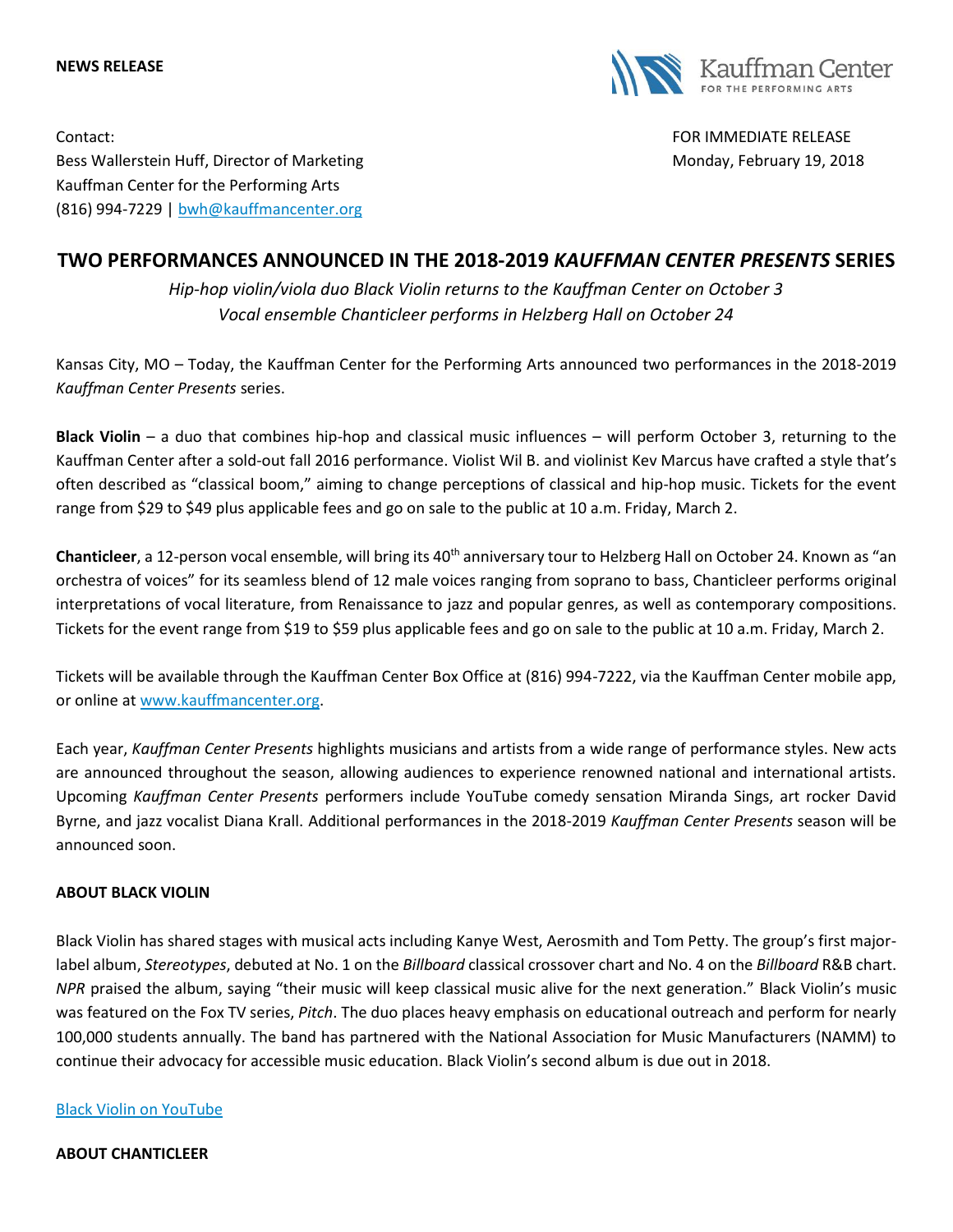Called "the world's reigning male chorus" by *The New Yorker*, the San Francisco-based GRAMMY Award-winning ensemble Chanticleer will celebrate its 40th anniversary in 2018. The 40<sup>th</sup> anniversary tour – *Then and There, Here and Now* – is a panoramic look at Chanticleer's complete musical history, featuring classical pieces, traditional songs, and modern melodies. Chanticleer was founded in San Francisco in 1978 by Louis Botto. The group performs about 100 concerts each year in the U.S. and abroad. Named for the clear-singing rooster in Geoffrey Chaucer's *The Canterbury Tales*, Chanticleer has won several GRAMMY Awards for classical ensemble and classical composition recordings.

## [Chanticleer on YouTube](https://www.youtube.com/channel/UCLa8WdKAdt49Q_mE0Tp407g)

## *KAUFFMAN CENTER PRESENTS* **SERIES SCHEDULE\***

The *Kauffman Center Presents* series features extraordinary and diverse artists from a variety of musical genres and performance styles. Upcoming events include:

## **2017-2018** *Kauffman Center Presents* **events:**

- Tuesday, March 6 *National Geographic Live*: Marine Biologist & Photographer Cristina Mittermeier Standing at the Water's Edge – 7:30 p.m., Muriel Kauffman Theatre
- Thursday, March 15 CMT Next Women of Country Presents: Sara Evans *All the Love Tour*, featuring RaeLynn and Kalie Shorr – 7:30 p.m., Muriel Kauffman Theatre
- Friday, March 16 and Saturday, March 17 *Riverdance – The 20th Anniversary World Tour* 7:30 p.m. March 16; 2:30 p.m. and 7:30 p.m. March 17, Muriel Kauffman Theatre
- Sunday, March 25 *Miranda Sings Live* 7 p.m., Muriel Kauffman Theatre
- Tuesday, May 1 *National Geographic Live*: NASA Astronaut Terry Virts View from Above 7:30 p.m. May 1, Muriel Kauffman Theatre
- Tuesday, June 5 *National Geographic Live*: Photographer/Filmmaker & Writer Pete McBride & Kevin Fedarko Between River and Rim – 7:30 p.m., Muriel Kauffman Theatre
- Thursday, June 7 David Byrne: *American Utopia Tour* 7:30 p.m., Muriel Kauffman Theatre
- Saturday, June 16 Diana Krall: *Turn Up The Quiet World Tour 2018* 7:30 p.m., Muriel Kauffman Theatre

## **2018-2019** *Kauffman Center Presents* **events:**

- Wednesday, October 3 Black Violin 7:30 p.m., Muriel Kauffman Theatre
- Wednesday, October 24 Chanticleer 7:00 p.m., Helzberg Hall

\*Events announced to date. Additional performances will be announced throughout the 2017-2018 and 2018-2019 seasons. Updates are available at [www.kauffmancenter.org/events-tickets/kauffman-center-presents/.](http://www.kauffmancenter.org/events-tickets/kauffman-center-presents/)

## **ABOUT THE KAUFFMAN CENTER FOR THE PERFORMING ARTS**

The Kauffman Center for the Performing Arts – a major not-for-profit center for music, opera, theater and dance designed by Moshe Safdie – opened in 2011. Serving as a cultural cornerstone for Kansas City and the region, the Kauffman Center delivers extraordinary and diverse performing arts experiences. Honored as one of the World's 15 Most Beautiful Concert Halls, the Kauffman Center attracts some of the world's most renowned performers and entertainers.